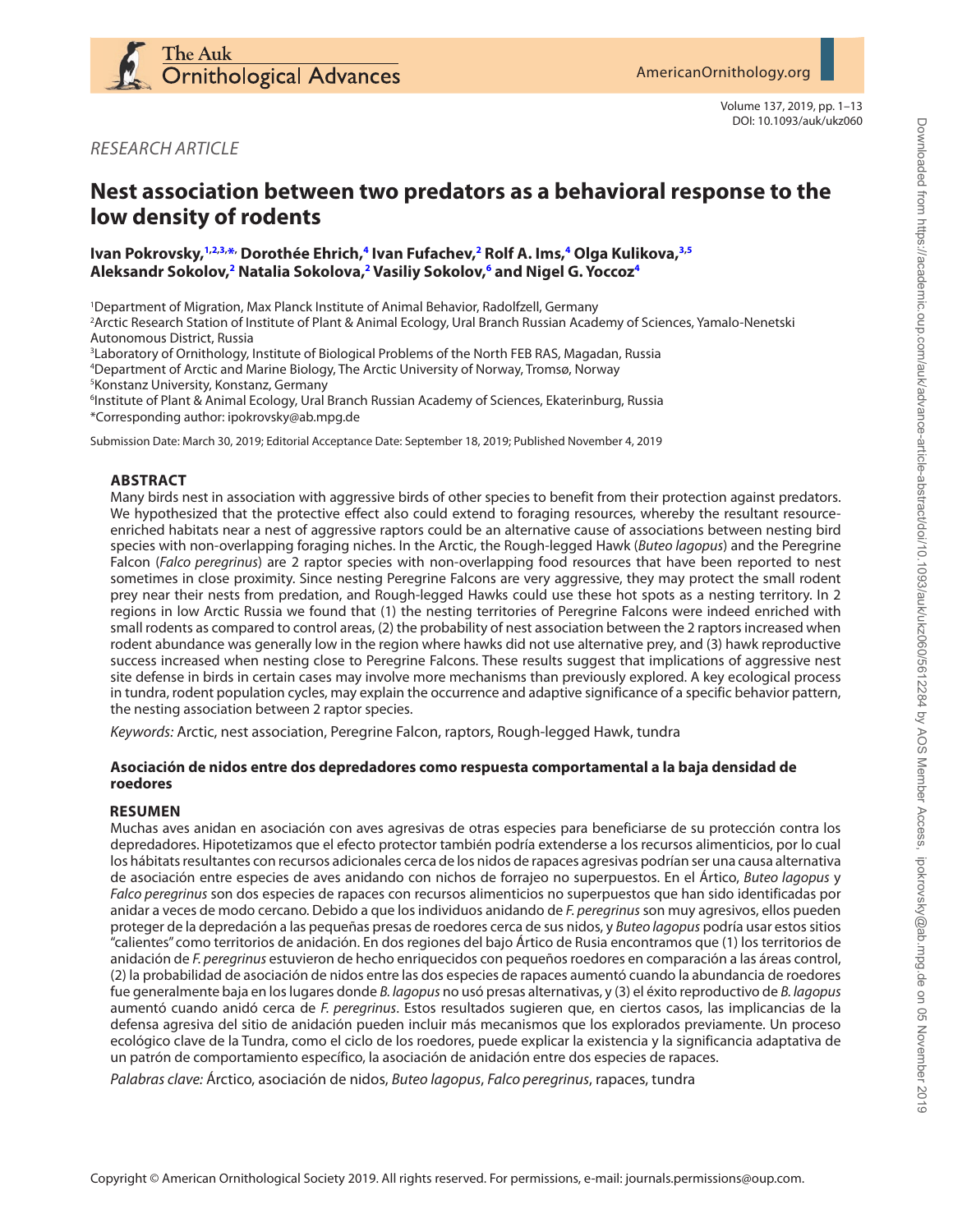# **INTRODUCTION**

Many birds nest in association with birds of prey or aggressive insects ([Wiklund 1982](#page-9-0), [Bogliani et al. 1999,](#page-8-0) [Quinn](#page-9-1)  [and Kokorev 2002,](#page-9-1) [Quinn et al. 2003](#page-9-2), [Quinn and Ueta](#page-9-3)  [2008](#page-9-3)). The main benefit of such an association is reduced predation for the protected species. However, other benefits have also been described, such as early warning of predators, lower parasitism, lower brood parasitism, and higher mating success [\(Larsen and Grundetjern 1997](#page-9-4), [van Kleef et al. 2007](#page-9-5), [Quinn and Ueta 2008](#page-9-3)). At the same time, protective species can prey on the protected ones, and the decision to nest close to these aggressive species is always a tradeoff between costs and benefits ([Gotmark](#page-9-6)  [1989](#page-9-6), [Quinn and Kokorev 2002](#page-9-1)). According to the review of [Quinn and Ueta \(2008\)](#page-9-3), nest associations among birds are global in distribution and involve raptors, gulls, and waders as protective species, and waterfowl, waders, and passerine birds as protected ones. Nest associations including raptors as both protective and protected species have not been reported.

The minimum distance between raptor nests of different species in the Arctic ranges from 700 to 1,800 m for different species, except for the Rough-legged Hawk (*Buteo lagopus*). These hawks have been reported to nest as close as 50 m from Peregrine Falcons (*Falco peregrinus*) or Gyrfalcons (*Falco rusticolus*), whereas they prefer to nest at a minimum 700 m from the nests of Golden Eagles (*Aquila chrysaetos*) ([Janes 1985,](#page-9-7) [Bergo 1987](#page-8-1), [Poole and](#page-9-8)  [Bromley 1988](#page-9-8), [Kalyakin 1989](#page-9-9), [Sokolov 2002](#page-9-10)). Roughlegged Hawks are generally considered specialized smallrodent predators while Peregrine Falcons mostly feed on birds [\(Bradley and Oliphant 1991,](#page-9-11) [Ellis et al. 2004](#page-9-12)). Thus, there is no trophic niche overlap between the 2 species.

We suggest that Rough-legged Hawks and Peregrine Falcons are nesting together because one or both parties benefit from such an association and not because they use a common patchily distributed resource. An alternative reason could be that they prefer the same nesting habitat. Indeed, both species like to nest on cliffs, but whereas this is the only nesting habitat for Peregrine Falcons, Rough-legged Hawks build nests in other habitats as well ([Wiklund et al. 1998](#page-9-13)). In the study regions, Rough-legged Hawks nest on sand cliffs along the rivers and in the open tundra in equal numbers ([Sokolov 2002,](#page-9-10) [Pokrovsky et al.](#page-9-14)  [2014](#page-9-14)). It seems thus unlikely that they would be forced to breed close to Peregrine Falcons because of a lack of other nesting sites. Peregrine Falcons are known to behave aggressively toward hawks nesting close to their nest; therefore, Rough-legged Hawks risk predation on themselves or their offspring when nesting near Peregrine Falcons [\(Kalyakin 1989](#page-9-9)). Rough-legged Hawks have been reported to avoid breeding close to Snowy Owls (*Bubo scandiacus*), a behavior that has been interpreted as avoidance of predation from the more aggressive owls ([Wiklund et al. 1998](#page-9-13)). Consequently, it is likely that Rough-legged Hawks will only engage in nesting association with Peregrine Falcons if the benefit of such a behavior outweighs the predation risk.

We assume that nesting associations between Roughlegged Hawks and Peregrine Falcons result from a choice of the hawks. Peregrine Falcons have a high level of fidelity to nesting sites [\(Ratcliffe 1993](#page-9-15)). Rough-legged Hawks, on the contrary, are considered to be nomadic and may change nesting territory from year to year, although long-term nesting sites exist in some regions [\(Bechard and Swem 2002,](#page-8-2) [Beardsell](#page-8-3) [et al. 2016\)](#page-8-3). At the same time, the nest-use probability among Rough-legged Hawks increased with rodent density [\(Beardsell](#page-8-3) [et al. 2016](#page-8-3)), and nest association between Peregrine Falcon and hawk nests occurred mostly in years with a low density of small rodents ([Kalyakin 1989](#page-9-9), [Sokolov 2002](#page-9-10)).

We propose 2 nonexclusive hypotheses to explain the suggested link between the Rough-legged Hawks' choice of a breeding site close to Peregrine Falcons and small-rodent density. First, during periods of low density of small rodents the risk of nest predation increases [\(Bêty et al. 2001,](#page-8-4) [Ims](#page-9-16) [et al. 2013\)](#page-9-16) because predators such as Arctic foxes (*Vulpes lagopus*) and mustelids must rely on alternative prey. Thus, hawks nesting near Peregrine Falcons may benefit from their protection. Peregrine Falcons have a high level of aggressiveness indeed and are very efficient in protecting their nesting territories. This explains why Arctic goose species, especially Red-breasted Goose (*Branta rufficollis*), prefer them to Snowy Owls when establishing nesting associations [\(Quinn et al. 2003,](#page-9-2) [Kharitonov et al. 2013](#page-9-17)). [Quinn et al. \(2003\)](#page-9-2) studied the ability of several raptor species and gulls to repel Arctic foxes approaching their nests and found that Rough-legged Hawks were less likely than others to exclude this predator from their nesting territory. Besides the direct effect of protection, an association with a protective species could also indirectly benefit hawks by allowing the adults to spend more time searching for food. We call this the "defense hypothesis." The second hypothesis assumes that the protective effect of Peregrine Falcons extends to the hawk's preferred prey, small rodents. Thus, Peregrine Falcons could create a patch around their nest with zero or very low impact of predators. The density of small rodents inside exclosures that protect them from predators can increase up to 1.9 times because predation limits small-rodent population growth during the summer due to its negative impact on survival [\(Fauteux et al. 2016](#page-9-18)). Because of that, local patches with a high density of small rodents may be created around Peregrine Falcon nests. Such rodent "hot spots" can be expected to be attractive and beneficial to Rough-legged Hawks, especially in years when rodent abundance is generally low at the landscape level. We call this the "foraging hypothesis."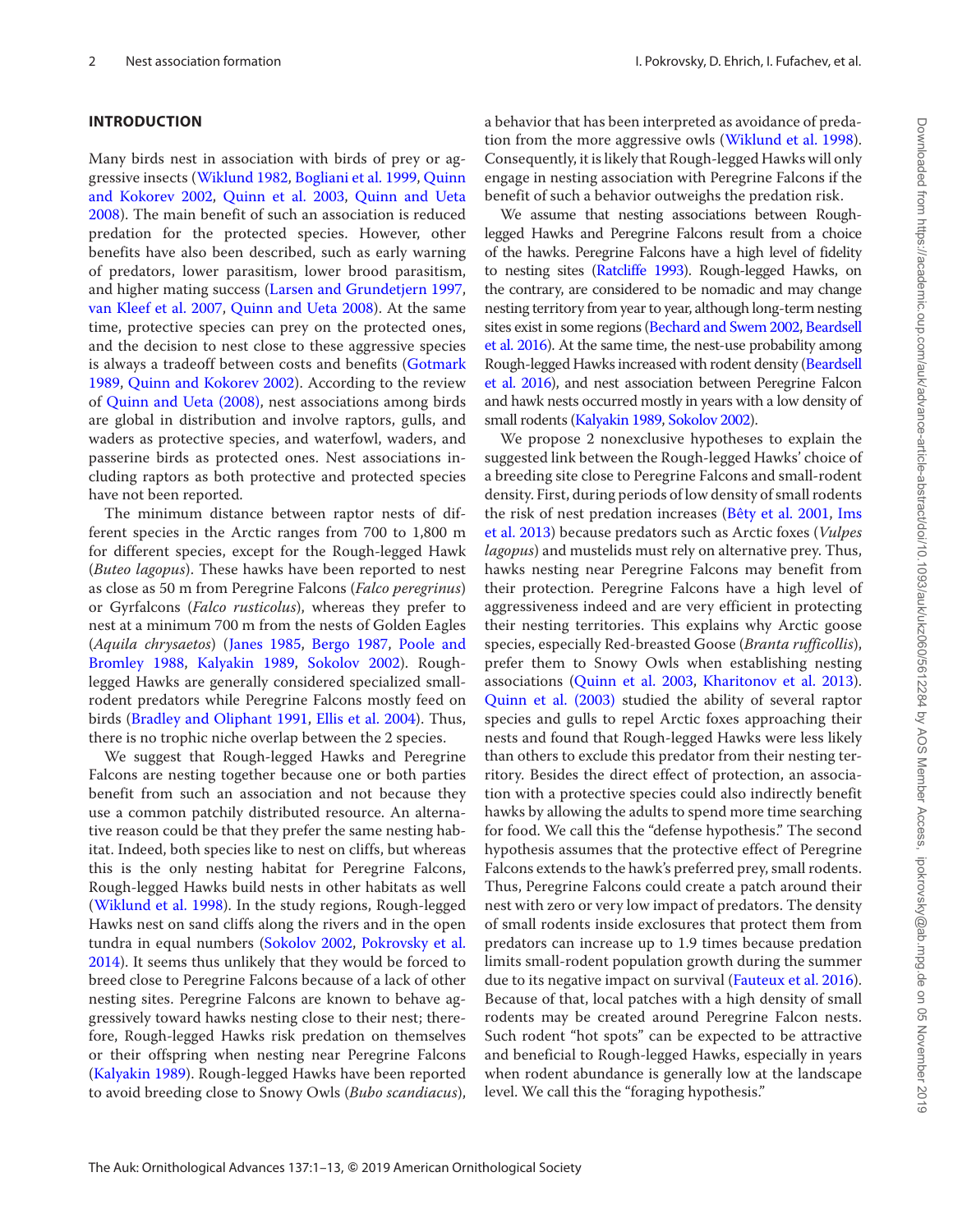

<span id="page-2-0"></span>**FIGURE 1.** Map showing the locations of the study regions. See [Table 1](#page-2-1) for characteristics of each region. Bioclimatic subzones:  $A = High$  Arctic tundra,  $B =$  Arctic tundra: northern variant,  $C =$  Arctic tundra: southern variant,  $D =$  Northern hypo-Arctic tundra, E = Southern hypo-Arctic tundra ([Walker et](#page-9-20) al. 2005).

In the present paper, we study the circumstances of breeding associations of Rough-legged Hawks and Peregrine Falcons in 2 low Arctic regions of Russia [\(Figure](#page-2-0) [1](#page-2-0)) and assess which of the 2 hypotheses outlined above may explain this phenomenon. Rough-legged Hawks have been shown to behave differently in the 2 study regions regarding their numerical and functional response to smallrodent density fluctuations. In one of the regions (Nenetsky Nature Reserve, hereafter "Nenetsky"), the hawks switched to alternative prey when small rodents were scarce and their breeding density did not depend on small-rodent abundance [\(Pokrovsky et al. 2014](#page-9-14)). In the other region (southern Yamal peninsula, hereafter "Yamal"), hawks behave as more strict small-rodent specialists feeding mostly on this preferred prey regardless of its abundance, and breeding density is strongly correlated with small-rodent abundance ([Sokolov 2002,](#page-9-10) [Fufachev et al. 2019](#page-9-19); [Figure 2\)](#page-3-0). Given the contrast in the degree of specialization of Roughlegged Hawks in the 2 study areas and our 2 hypotheses, we make the following predictions. First, we test the prediction (Prediction 1) of the foraging hypothesis that the density of small rodents is higher around Peregrine Falcon nests than in a similar habitat without Peregrine Falcons. Second, we predict (Prediction 2) that if the foraging hypothesis is true then a relationship between the probability of Rough-legged Hawk–Peregrine Falcon nest association and density of small rodents would be likely in Yamal but not in Nenetsky. In Nenetsky, where Rough-legged Hawks switch to alternative prey when small rodents are scarce, they would not need to look for spots with a high density of small rodents, which may form around Peregrine Falcon nests. If, on the contrary, the defense hypothesis is true, then nesting association between Rough-legged Hawks and Peregrine Falcons would be more likely in years of low density of small rodents both in Yamal and Nenetsky, because in such years predation risk generally increases. Third, both of our hypotheses predict (Prediction 3) that breeding success of Rough-legged Hawks will be higher for pairs, which are in a nesting association with Peregrine Falcons independent of the study region.

## **MATERIAL AND METHODS**

## **Study Regions and Study Species**

Our research was carried out in 2 regions of the Russian Arctic: Nenetsky Nature Reserve (68°20′N, 53°18′E) in the Pechora river lowlands and "Erkuta" tundra monitoring site (68°12′N, 68°59′E) in the southern part of Yamal peninsula ([Figure 1](#page-2-0)). Both study regions are situated in the low-shrub tundra zone of the low Arctic [\(Walker et al. 2005](#page-9-20)), which is characterized by numerous patches of willow (*Salix* spp.) thickets  $(-1.5 \text{ m high})$  mostly distributed along the river valleys. In both of them, the surrounding tundra landscape contains sand cliffs up to 40–50 m above sea level [\(Ehrich](#page-9-21)  [et al. 2012\)](#page-9-21). In both regions, field observations were carried out from mid-June to mid-August; in Nenetsky in 2007– 2011 and in Yamal in 2007–2015.

Peregrine Falcons and Rough-legged Hawks are the only raptors breeding there, although White-tailed Sea Eagles (*Haliaeetus albicilla*) and Northern Harriers (*Circus cyaneus*) are present in both areas in most years; single

<span id="page-2-1"></span>

|  |  |  | TABLE 1. Abundance of Rough-legged Hawks, Peregrine Falcons, and small rodents in Nenetsky and Yamal. |  |
|--|--|--|-------------------------------------------------------------------------------------------------------|--|
|  |  |  |                                                                                                       |  |

| Area              | Years                  | Number<br>of nests    |          | Distance between<br>hawk nest and nearest<br>falcon nest (m) |                                    | Abundance of small<br>rodents<br>(animals per 100<br>traps per night) | Breeding success of<br>Rough-legged Hawks<br>(fledglings) |                                |
|-------------------|------------------------|-----------------------|----------|--------------------------------------------------------------|------------------------------------|-----------------------------------------------------------------------|-----------------------------------------------------------|--------------------------------|
|                   |                        | Hawk                  | Falcon   | $(min-max)$                                                  | (mean $\pm$ 95% CI)                | $(min-max)$                                                           | $(min-max)$                                               | (mean $\pm$ 95% CI)            |
| Nenetsky<br>Yamal | 2007-2011<br>2008-2015 | 36<br>41 <sup>a</sup> | 21<br>63 | $501 - 5.507$<br>$351 - 7.962$                               | $2.181 \pm 412$<br>$2.433 \pm 620$ | 1.97-14.93<br>1.04-10.07                                              | $0 - 3$<br>$0 - 2$                                        | $1.1 \pm 0.3$<br>$1.2 \pm 0.5$ |

a In Yamal, parameters of the distance between nests are based on 39 nests and parameters of breeding success are based on 16 nests (2008, 2012–2015)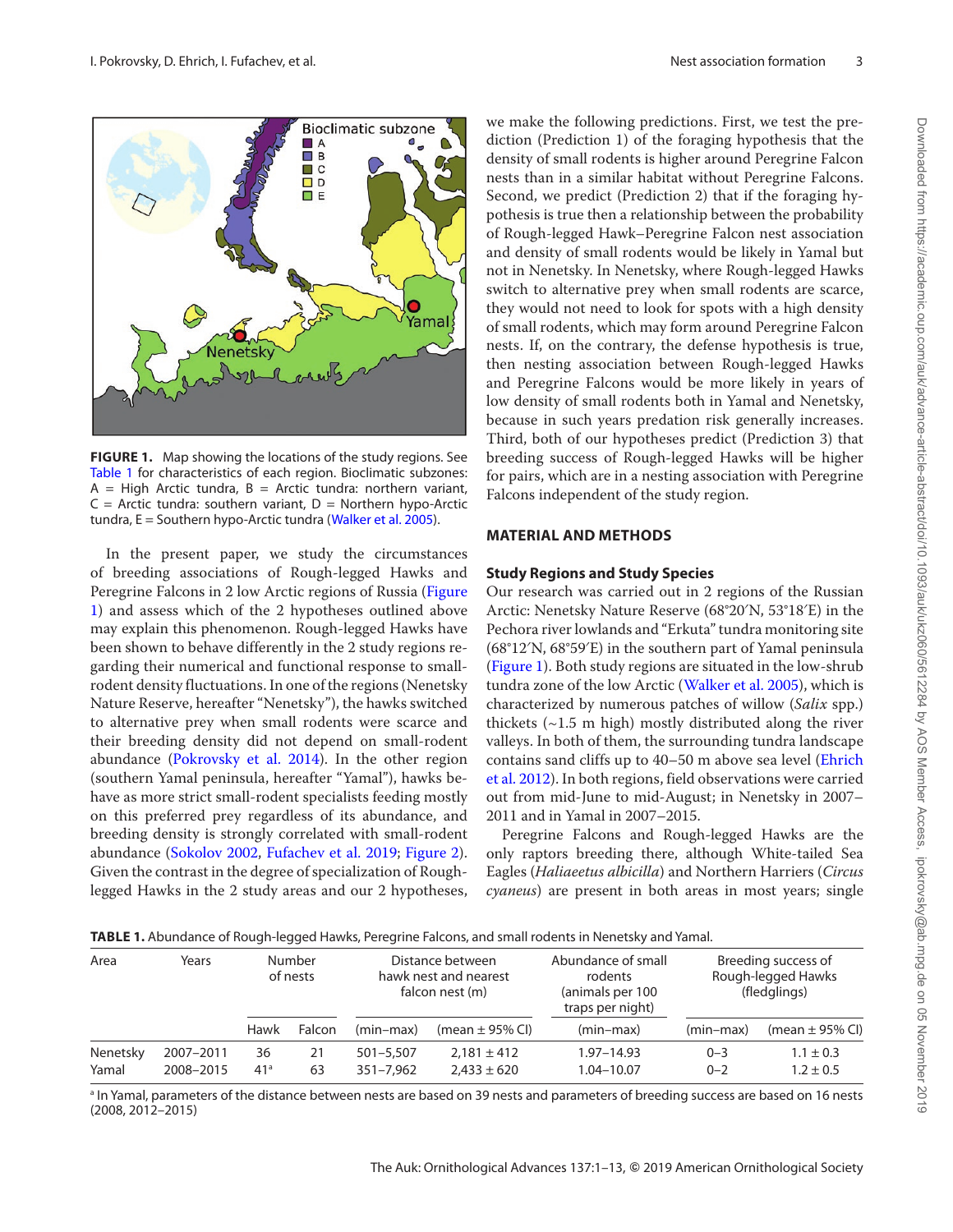

<span id="page-3-0"></span>**FIGURE 2.** The difference in foraging strategy of Rough-legged Hawks in 2 regions leads to a difference in the numerical response of hawk density to rodent density and, thus, to a difference in nest association behavior.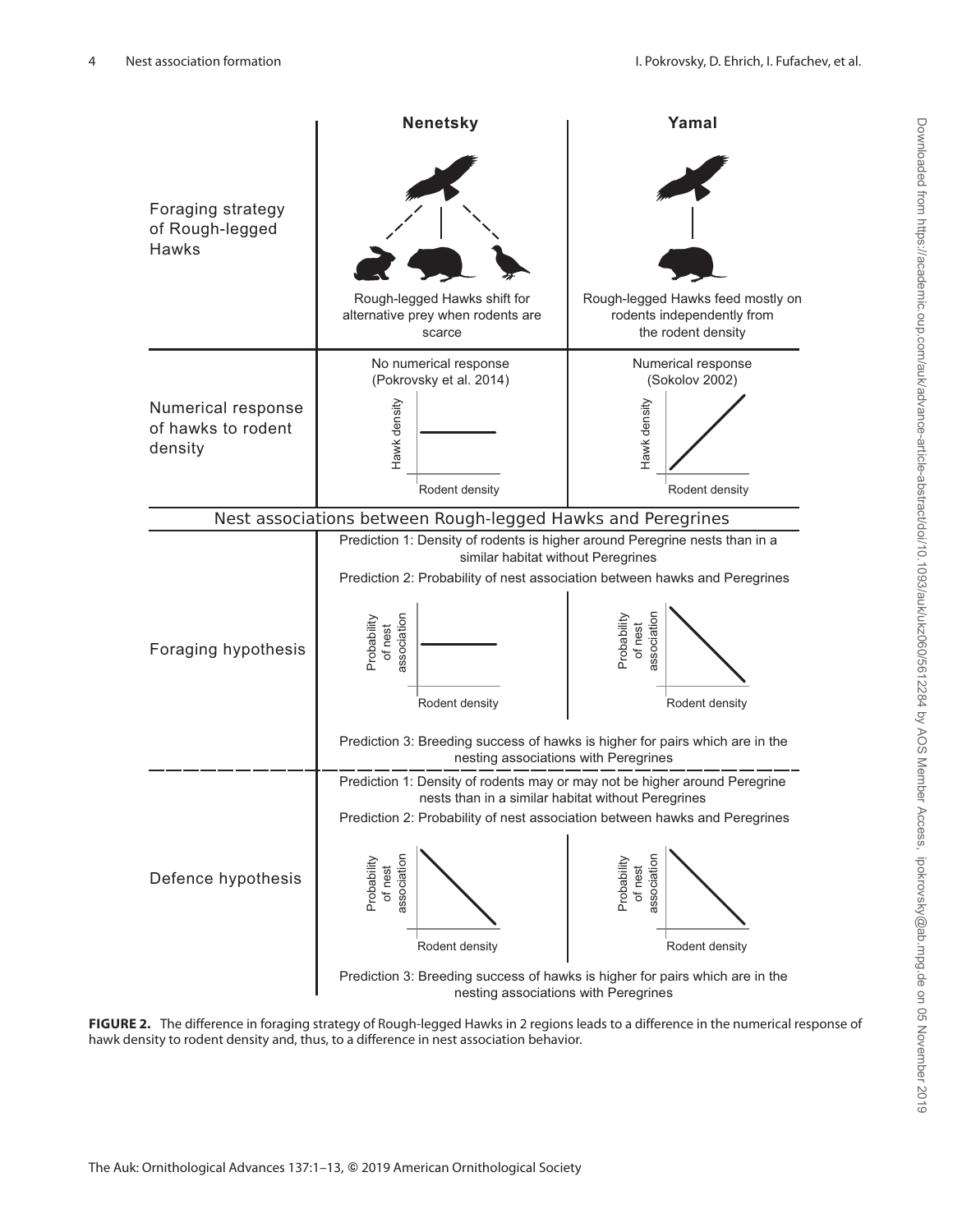nests of harriers were found in Yamal and in Nenetsky. Mammalian predators that could prey on raptor nests such as foxes (*V. lagopus* and *V. vulpes*), stoats (*Mustela erminea*), and wolverine (*Gulo gulo*)—were regularly present in both regions [\(van Eerden 2000,](#page-9-22) [Sokolov 2002\)](#page-9-10). In Nenetsky, the small-rodent community is dominated by tundra voles (*Microtus oeconomus*) with a small share of collared lemmings (*Dicrostonyx torquatus*) and water voles (*Arvicola terrestris*) ([Pokrovsky et al. 2014](#page-9-14)). In Yamal, the most abundant small rodents are narrow-headed voles (*M. gregalis*) and Middendorff's vole (*M. middendorffi*). In addition, collared lemmings as well as rare Siberian lemmings (*Lemmus sibiricus*) and northern red-backed voles (*Myodes rutilus*) occur [\(Sokolova et al. 2014](#page-9-23)). In both regions, the small-rodent cycles are of rather low amplitude.

#### **Nest Association and Breeding Success**

In both regions, we monitored an area of  $\sim$ 150 km<sup>2</sup> each year to search for Rough-legged Hawk and Peregrine Falcon nests and to register the nest association events. We observed an area, targeting river and lake banks, during walking excursions and using 8–10× binoculars. We used observations of the alarm behavior of adult birds as an indicator of the presence of a nesting territory. We registered coordinates of all nests using various models of Garmin GPS recorders. We used coordinates of the nests to calculate the linear distances between hawk and falcon nests. For each Rough-legged Hawk nest, we determined the distance to the nearest Peregrine Falcon nest. In total, we found 77 Rough-legged Hawk nests and 84 Peregrine Falcon nests ([Table 1](#page-2-1)). The distance between hawk and nearest falcon nests varied between 351 and 7,962 m. Two nests with distances of 14,673 and 15,469 m were excluded from the analysis as outliers; these were situated outside the main study area in Yamal and it is possible that we did not find the nearest Peregrine Falcon nests.

We defined Rough-legged Hawk nests as associated with Peregrine Falcons when the distance between them was <1 km. We chose this distance based on information about Peregrine Falcons' home range, estimated based on telemetry in the same study region in Yamal [\(Sokolov](#page-9-24) [et al. 2014](#page-9-24)), and on information about Rough-legged Hawks' home range estimated in the same study region in Nenetsky (I. Pokrovsky personal observation). Mean radius of the Peregrine Falcons' home range was 5.6 km; however, in the early stages of breeding, it averaged 1.7 km. Mean radius of the Rough-legged Hawks' home range was 1.6 km. Thus, nests located at a distance of 1 km or less would have a strong home range overlap and could be defined as nests in an association. Because this distance was chosen quite arbitrarily, we also carried out the analysis setting the cutoff for nests in association at 750 m and 1.5 km from each other. After that, for each year we scored each hawk nest with respect to whether it was in association with Peregrine Falcons or not. Overall, 16 Rough-legged Hawk nests were located within 1 km of a Peregrine Falcon nest of which 8 were in Nenetsky and 8 in Yamal (for 750 m and 1.5 km, see Appendix Table 3).

We estimated Rough-legged Hawk breeding success as the number of fledglings (young that reached 35 days of age; ~4 days before average fledging time) per territorial pair. In Nenetsky, we estimated breeding success during all 5 yr and in Yamal during 2007–2008 and 2012–2015. Breeding success among Rough-legged Hawks was higher for the nests located in the river valley than in the open tundra landscape ([Sokolov 2002,](#page-9-10) [Pokrovsky 2012\)](#page-9-25). Thus we also recorded nest location as river valley or open tundra to control for this variable in the analysis. Breeding success was estimated for 52 Rough-legged Hawk nests: 36 nests observed in Nenetsky and 16 nests in Yamal (for number of these nests in different habitat types see Appendix Table 4).

# **Abundance of Small Rodents at the Landscape Level and Near Peregrine Falcon Nests**

In both regions, we estimated abundance indices for small rodents at the landscape level, near Peregrine Falcon nests, and at associated control locations. Small-rodent abundance at the landscape level was evaluated using snap trapping on 36 permanent plots covering 3 widespread habitat types (meadows at the edge of willow thickets and 2 types of tundra). In Yamal in 2012–2015, the number of study plots was increased to 54. Spatially, we arranged the plots as triplets as far as possible given landscape constraints, with one plot in each of the three habitats in each triplet (see [Ehrich et al. \[2012](#page-9-21)] for details about the habitats and design). Rodent trapping was done using the small quadrate method ([Myllymäki et al. 1971](#page-9-26)). We placed 3 snap traps in each corner of  $15 \times 15$  m plots for 2 successive nights at the end of June and in the middle of August and baited them with raisins and rolled oats. In total, in Nenetsky and in Yamal in 2007–2011 the yearly abundance indices were thus based on 864 traps per night per session in each region (36 plots  $\times$  12 traps  $\times$  2 nights), and on 1,296 traps per night (54 plots  $\times$  12 traps  $\times$  2 nights) for Yamal in 2012–2015. We used an index averaged over all habitats and both trapping sessions to reflect the relative abundance of small rodents in a particular summer. The number of small rodents caught per year varied between 1.97 and 14.93 animals per 100 traps per night (all species pooled) in Nenetsky and between 1.04 and 10.07 in Yamal ([Table 1\)](#page-2-1).

Abundance indices for small rodents near Peregrine Falcon nests and at associated control locations were estimated in Nenetsky in 2009–2011 and in Yamal in 2016. In Nenetsky, we placed snap traps around the nest and  $\sim$  500 m from the nest at a control location (Appendix Figure 6). This distance corresponds approximately to the distance at which Peregrine Falcons stop alarming when we were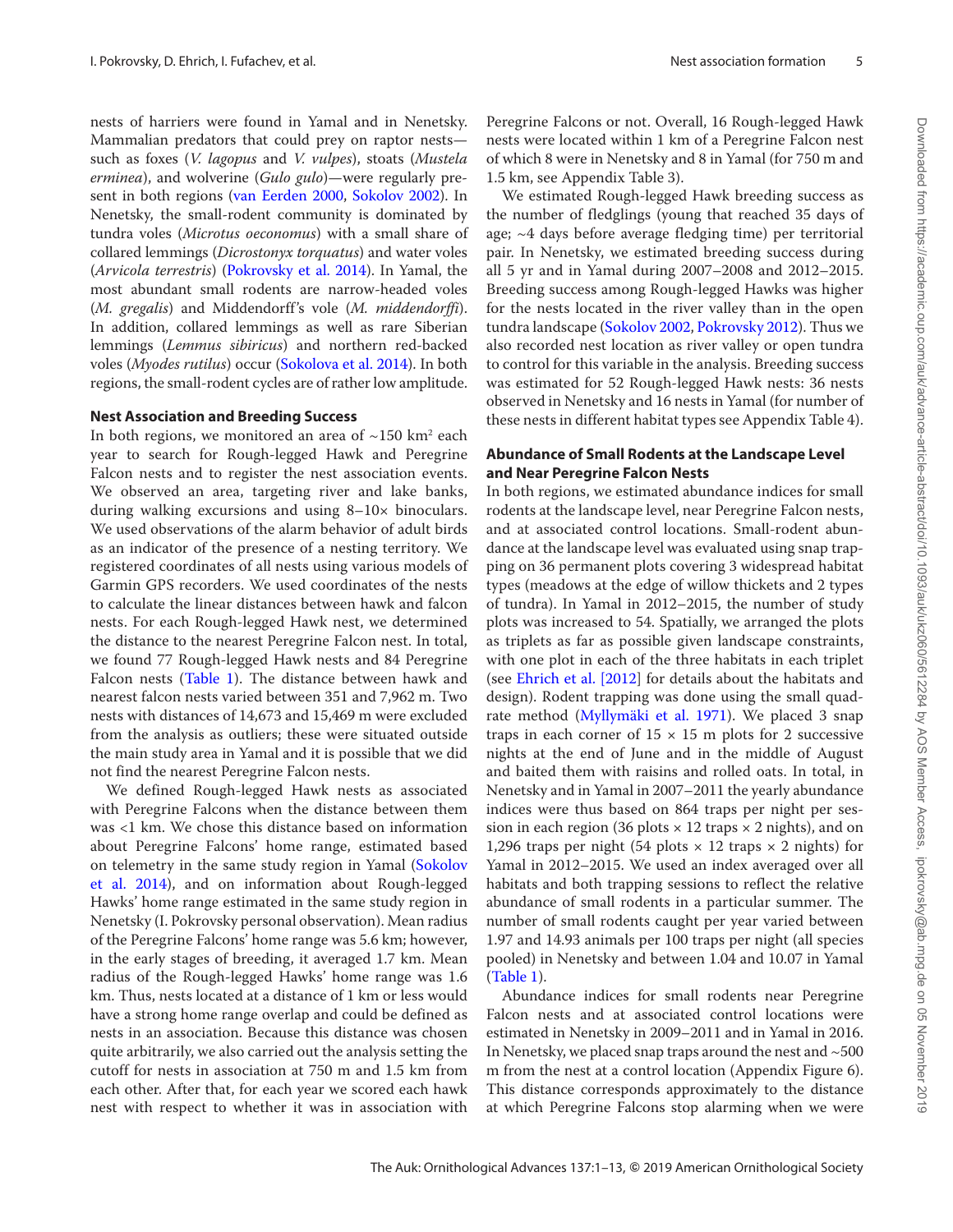leaving their nests, and thus where the impact of their defense is likely to decrease ([Quinn and Kokorev 2002](#page-9-1), [Quinn](#page-9-2)  [et al. 2003\)](#page-9-2). In all other aspects such as relief (sand cliff), vegetation, and slope exposition the control locations were chosen to be as similar as possible to the Peregrine Falcon nesting sites. In each location, in the middle of August, we placed 50 snap traps on an area of approximately 700– 900 m2 at 3–5 m from each other for 2 successive nights (resulting in 100 trap nights per site). For nests (and associated controls) located on river banks, we placed traps on the slope of the river, covered by meadows and willow thickets. For nests located on the seashore (as well as on the associated control locations) we placed traps in the surrounding tundra where shrubby and hummocky habitats dominated. As for the regular trapping, all traps were baited with raisins and rolled oats. In Yamal, snap trapping was carried out directly around the nest and at 3 control locations for each nest, which were chosen at approximately 500, 1,000, and 1,500 m from the nest. However, for one of the nests in Yamal, we could not find any suitable habitat at 500 m distance; therefore, the closest control location was established 200 m from the nest. Trapping was carried out in the same way in Yamal as in Nenetsky.

## **Data Analysis**

We analyzed the relationship between small-rodent abundance and distance from the Peregrine Falcon nest (Prediction 1) using a generalized linear mixed-effects model (GLMM) with the number of rodents caught as the response variable and a Poisson distribution. Location (falcon nest/control plot) and region (Nenetsky or Yamal) were included as fixed effects. Nesting event (i.e. nest site and year) was included as a random effect to account for the design of the experiment, where each nest was paired with one or several control sites that were chosen to be as similar as possible. To account for overdispersion, observation was included as additional random effect.

The relationship between the occurrence of nesting association and small-rodent density (Prediction 2) was analyzed using a general linear model (GLM) with the proportion of the Rough-legged Hawk nests in association as the response variable and a binomial error distribution. Region (Nenetsky or Yamal) and the logarithm of the yearly average small-rodent trapping index (number of animals caught per 100 trap nights) were used as explanatory variables. We included an interaction between these 2 variables to estimate the difference between 2 regions according to our prediction.

The predicted relationship between Rough-legged Hawk breeding success and location of the nest in a hawk–falcon nest association (Prediction 3) was analyzed using a generalized linear model (GLM) with the number of fledglings per nest as the response variable, a log link,

and a Poisson distributed error. The explanatory variables were a factor for in/out of the nest association (750, 1,000, and 1,500 m), region (Nenetsky or Yamal), the average small-rodent trapping index for the whole summer (log transformed), and the habitat where a Rough-legged Hawk nest was located (in the river valley or in the open tundra). Six candidate models were compared. All models included nest association, as this is the focal parameter in our study. First we compared 3 models with each of the nest association variables (750, 1,000, and 1,500 m). Then we used the nest association variable with most support (1,500 m) to extend the models to include an interaction with region, log small-rodent abundance, and habitat (Appendix Table 5). The candidate models were compared using Akaike's Information Criterion corrected for small sample sizes  $(AIC<sub>c</sub>)$  and a model was considered better than another when the difference in  $\mathrm{AIC}_\mathrm{c}$  was larger than 2.

All analyses were carried out using R 3.4.3 (R Development Core Team 2018). The function *glmer* from the package *lme4* [\(Bates et al. 2015](#page-8-5)) was used for GLMM, the function *glm* for GLM, and the function *aictab* from the package *AICcmodavg* ([Mazerolle 2019](#page-9-27)) for AIC<sub>c</sub>. Results are reported as means ± 95% CI.

# **RESULTS**

We conducted estimation of abundance indices for small rodents around 18 Peregrine Falcon nests and at 28 associated control locations. Thirteen nests and 13 control locations were in Nenetsky (2009–2011) and 5 nests and 15 control locations in Yamal (2016). In Nenetsky, the nests were found within 5 nesting sites, which were located in 2 different habitats: on sand cliffs along the shore of Korovinskaya Bay and in the river valleys in the inland tundra. In Yamal, 4 nests were situated on high river banks on sandy cliffs, whereas the last one was located on a sand cliff on the shore of a lake. In total, we caught 230 small rodents near the nests and at associated control locations. In Nenetsky, 90% of all small rodents were tundra voles; in Yamal 98% of all small rodents were narrow-headed voles. In Nenetsky, in the seashore habitat over all 3 yr, we trapped only one collared lemming near the nest and no rodents on the control locations. In the river valley habitat, we caught on average 15 (95% CI: 12.06–18.44, estimated based on the Poisson distribution) rodents around the nests and 5.2 (95% CI: 3.51–7.33) rodents around the control locations ([Figure 3\)](#page-6-0). In Yamal, we caught an average of 9.6 (95% CI: 7.08–12.73) rodents around the nests and 4.08 (95% CI: 3.02–5.40) at the control locations [\(Figure 3\)](#page-6-0). According to the GLMM, the number of small rodents increased by a factor of 3.23 (95% CI: 1.66–6.62) around Peregrine Falcon nests compared to control locations (Appendix Table 6 and Figure 3).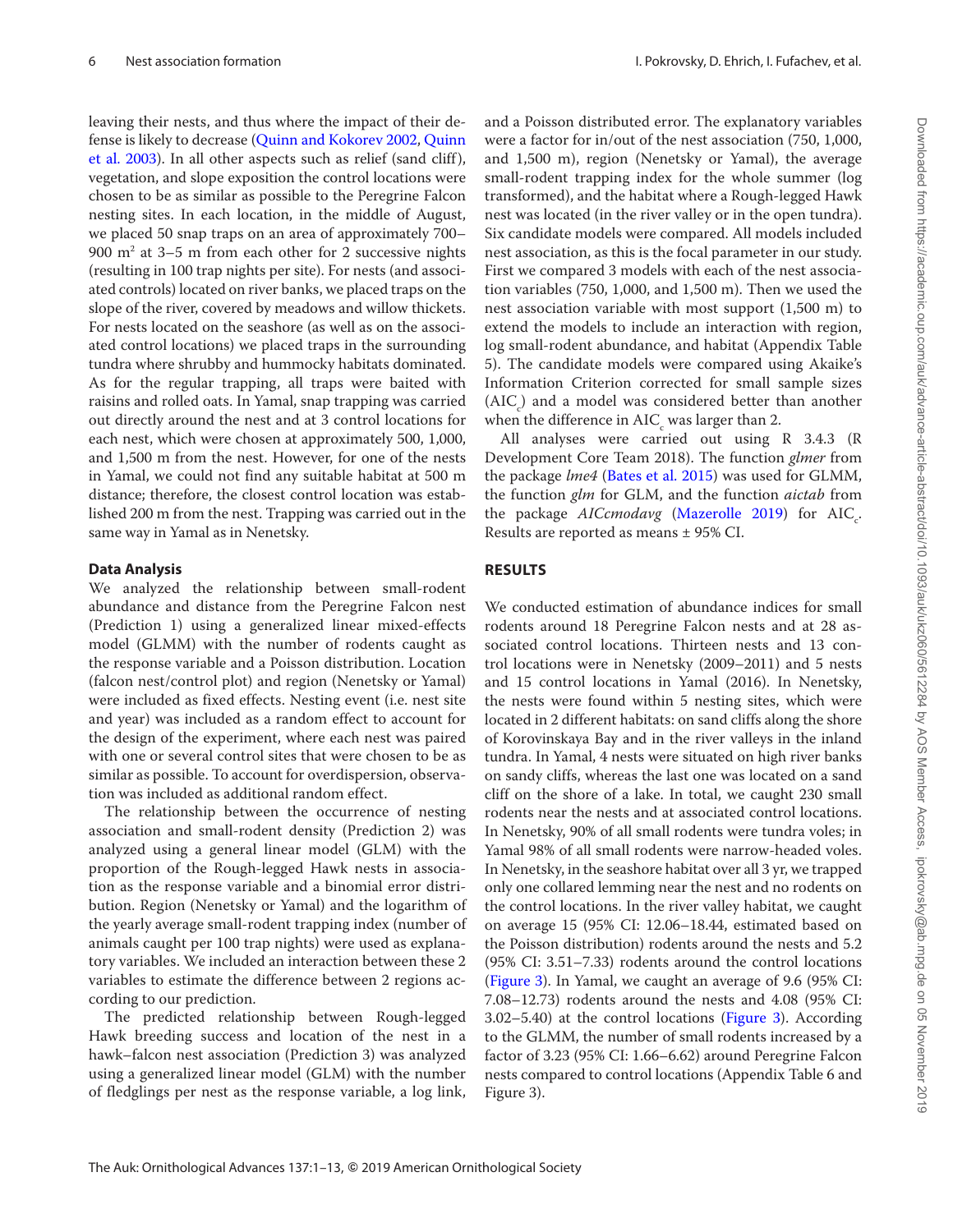

<span id="page-6-0"></span>**FIGURE 3.** The number of small rodents caught per 100 trap nights in the immediate vicinity of Peregrine Falcon nests and at control locations (>500 m). Error bars = 95% CI (estimated based on a Poisson distribution). See Appendix Table 6 for model output.



<span id="page-6-1"></span>**FIGURE 4.** The relationship between Rough-legged Hawk and Peregrine Falcon nest association occurrence and rodent abundance. See [Table 2](#page-6-2) for the model output and Appendix Tables 7 and 8 for the model output for the distances 750 and 1,500 m.

As predicted by the foraging hypothesis (Prediction 2; [Figure 2\)](#page-3-0), occurrence of nesting association in Yamal decreased with an increase in small-rodent abundance, whereas that was not the case in Nenetsky ([Figure 4\)](#page-6-1). The binomial model of occurrence of nest associations between the 2 raptors revealed a significant interaction between rodent abundance and region ([Table 2\)](#page-6-2). Carrying out the same analysis with a cutoff for nest association at distances of 750 m and 1,500 m provided qualitatively similar results (Appendix Tables 7 and 8).

<span id="page-6-2"></span>**TABLE 2.** The relationship between the occurrence of the Roughlegged Hawk and Peregrine Falcon nest associations and rodent abundance. Intercept: Yamal is the intercept for the reference level Yamal. Rodents is the slope for Yamal. Nenetsky is the difference between the 2 intercepts (for Yamal and Nenetsky). Nenetsky/ Yamal is the difference between the 2 slopes: for Nenetsky and for Yamal. Effect sizes are on the logit scale. For the plot of the model, see [Figure 4](#page-6-1)

| Explanatory variable<br>and interactions | Estimate | SF   | z value | P value |
|------------------------------------------|----------|------|---------|---------|
| Intercept: Yamal                         | 2.09     | 1.53 | 1.37    |         |
| <b>Rodents</b>                           | $-2.19$  | 0.97 | $-2.25$ | 0.025   |
| Nenetsky                                 | $-4.18$  | 1.99 | $-2.09$ | 0.036   |
| Nenetsky/Yamal                           | 2.63     | 1.16 | 2.27    | 0.023   |
|                                          |          |      |         |         |



<span id="page-6-3"></span>**FIGURE 5.** The relationship between the Rough-legged Hawk breeding success and location of the nest in or out of association with Peregrine Falcons. Error bars = 95% CI (estimated based on a Poisson distribution). See Appendix Table 9 for the model output.

The number of Rough-legged Hawk fledglings varied between 0 and 3 with little difference between areas in the mean number of fledglings per nest [\(Table 1](#page-2-1)). The general linear model, which received the most support from  $AIC_c$ , included only nest association (with a cutoff distance of 1,500 m; Appendix Table 5). The 2 models with shorter cutoff distances received lower support from  $\text{AIC}_\text{c}$  (difference in  $\text{AIC}_c$  2.14 for 750 m and 4.07 for 1,000 m). This was also the case for the models that included region, small-rodent abundance, and habitat. According to the best model, the number of fledglings was higher with a factor of 1.82 (CI: 1.08–3.07) in the nests that were in association with Peregrine Falcons (Appendix Table 9 and [Figure 5](#page-6-3)), in accordance with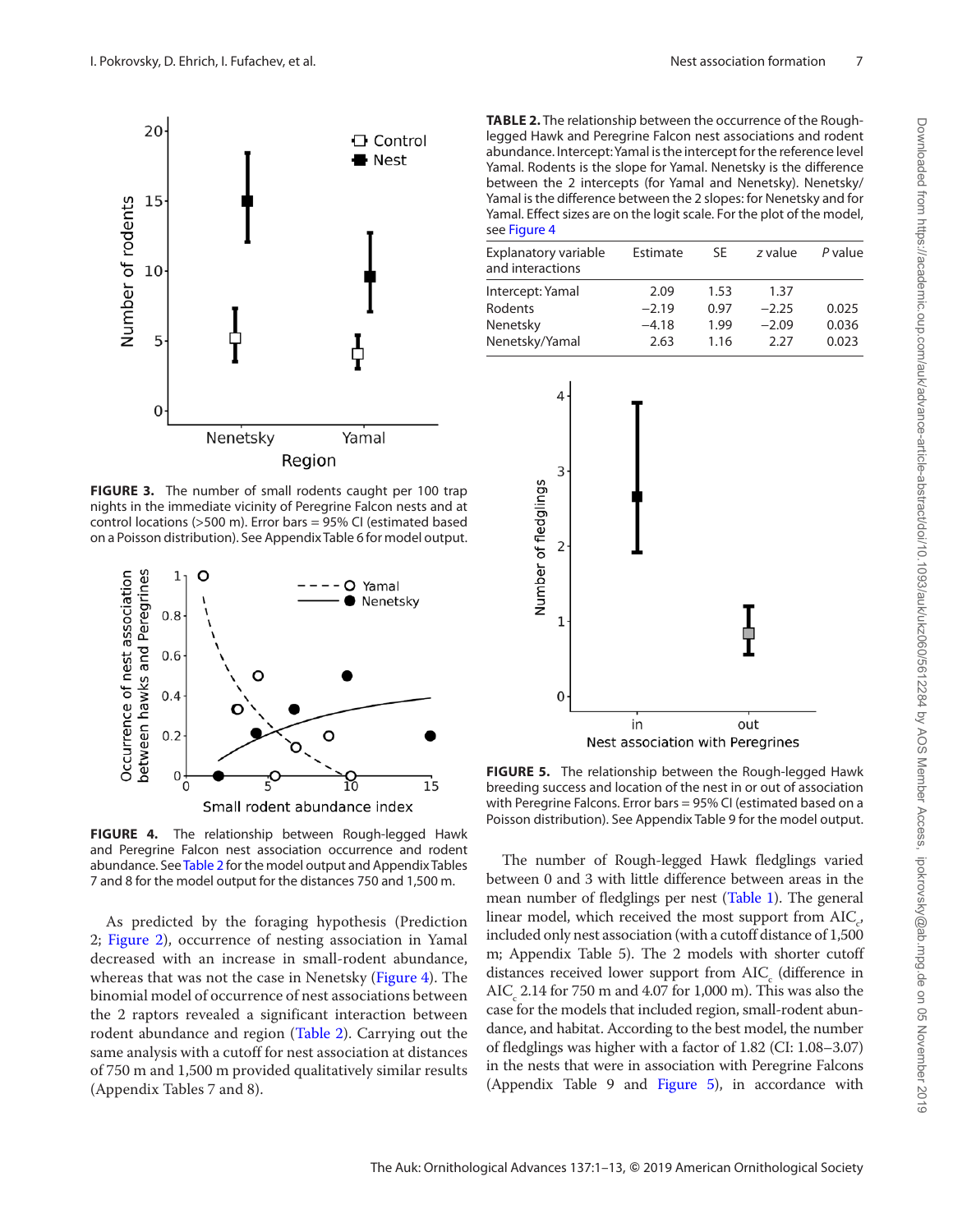Prediction 3 ([Figure 2](#page-3-0)). The interaction between nest association and region was not supported by our data.

### **DISCUSSION**

Here we showed that the protective effect of Peregrine Falcon nest defense could extend to foraging resources of Rough-legged Hawks and that this could be an alternative cause of nest associations between these 2 species. We observed Rough-legged Hawks breeding well within Peregrine Falcons' nesting territory in both study areas in agreement with what had been reported in earlier literature [\(Poole and Bromley 1988](#page-9-8), [Kalyakin 1989](#page-9-9), [Sokolov](#page-9-10)  [2002](#page-9-10)). As assumed by the foraging hypothesis, the abundance of small rodents was in general higher around Peregrine Falcon nests than in similar habitats without a Peregrine Falcon nest ([Figure 3\)](#page-6-0). The occurrence of nest association between Rough-legged Hawks and Peregrine Falcons increased with low abundance of small rodents but this was the case only in Yamal [\(Table 2](#page-6-2), [Figure 4\)](#page-6-1). Thus, because of the difference between the study regions [\(Figure](#page-3-0)  [2](#page-3-0)), our data are in agreement with the foraging hypothesis. In general, nest defense is the main reason for establishing nesting associations among bird species [\(Quinn and Ueta](#page-9-3)  [2008](#page-9-3)), and we cannot exclude that nest defense might also play a role for Rough-legged Hawks, notably in Nenetsky. However, for the hawks, nestling predation represents only about 0–10% of all cases of nestling mortality, while lack of food is one of the most frequent reasons for unsuccessful breeding and could be the cause of up to 90% of all nestling mortality ([Kalyakin 1989,](#page-9-9) [Potapov 1997](#page-9-28), [Pokrovsky et al.](#page-9-25)  [2012](#page-9-25)). Low nest predation rate in Rough-legged Hawks also suggests that predation by Peregrine Falcons could hardly counteract nest defense benefits of breeding in association. While it is clear that Rough-legged Hawks could use "hot spots" of small rodents around Peregrine Falcon nests, there could be several possible underlying mechanisms for the nest association.

The most convincing mechanism of nest association formation is that Rough-legged Hawks choose to nest in a location with a high density of small rodents, which has been formed by Peregrine Falcons around their nesting site, suggesting rodents are the main factor. Alternatively, Peregrine Falcons themselves could be a factor for Roughlegged Hawks to nest in close vicinity. Previous studies have shown that hawks use rodent scent marks to assess the breeding area [\(Koivula and Viitala 1999\)](#page-9-29). Also, according to our data, in some years in Yamal Rough-legged Hawks nested close to the Peregrine Falcon breeding area, while Peregrine Falcons were absent in this particular year on their nesting site. This evidence suggests that the main factor for Rough-legged Hawks to associate their nest with Peregrine Falcons might be enhanced rodent

density around the nests of Peregrine Falcons and not the Peregrine Falcons themselves. An interesting question in this respect is whether the high density of small rodents could be maintained over several years on the breeding site of Peregrine Falcons, or whether it is forming each year starting at the moment when Peregrine Falcons arrive at their territory during spring migration. We have no firm evidence of long-term (over winter) persistence of high rodent densities near Peregrine Falcon nests. However, we could suggest this persistence due to the results of the trapping sessions around the Peregrine Falcon nests and control locations. The density of small rodents was indeed higher close to the nests of Peregrine Falcons than at 500 m from the nest in all cases except 2 (Appendix Figures 7 and 8). These 2 cases (one in Yamal and one in Nenetsky) occurred on nests whose locations had changed relative to the previous year. By chance, control plots in these 2 cases were placed close to the location where the nest was situated in the previous year. These observations could mean that Peregrine Falcons might form a local high density of rodents that could exist not only during the breeding season but last at least until the next spring when Roughlegged Hawks could use them during habitat selection.

The well-known aggressive behavior of Peregrine Falcons (Quinn et al. 2003) is another factor suggesting that Rough-legged Hawks use the density of small rodents to assess their habitat and not the presence of Peregrine Falcons themselves when they establish a nest in the association. In Yamal and in Nenetsky during all the years we observed 7 nest associations with a very close distance between the nests (357–567 m). Such an association could be formed only if Rough-legged Hawks established first on the nesting site. Peregrine Falcons would likely not tolerate hawks building a nest in such close proximity to their nest. It is also interesting to compare our results to the study of [Wiklund et al. \(1998\)](#page-9-13) suggesting that Rough-legged Hawks avoid nesting in the proximity of Snowy Owls, another highly aggressive Arctic raptor. In contrast to Peregrine Falcons, Snowy Owls arrive very early to the breeding grounds and establish territories around the first snowfree patches available for nesting ([Holt et al. 2015\)](#page-9-30). They are thus already present when Rough-legged Hawks would choose their territory. This avoidance makes the defense hypothesis a less likely explanation for the breeding association observed here. However, Snowy Owls are specialized small-rodent predators, thus an association based on the foraging hypothesis would not be expected. Therefore, our results suggest 3 conditions for Rough-legged Hawks to form a nest association: (1) hawks should come earlier than Peregrine Falcons to the nesting region, (2) hawks should have no sufficient abundance of alternative prey in the nesting region, and (3) there should be a high density of rodents around the nest of Peregrine Falcons.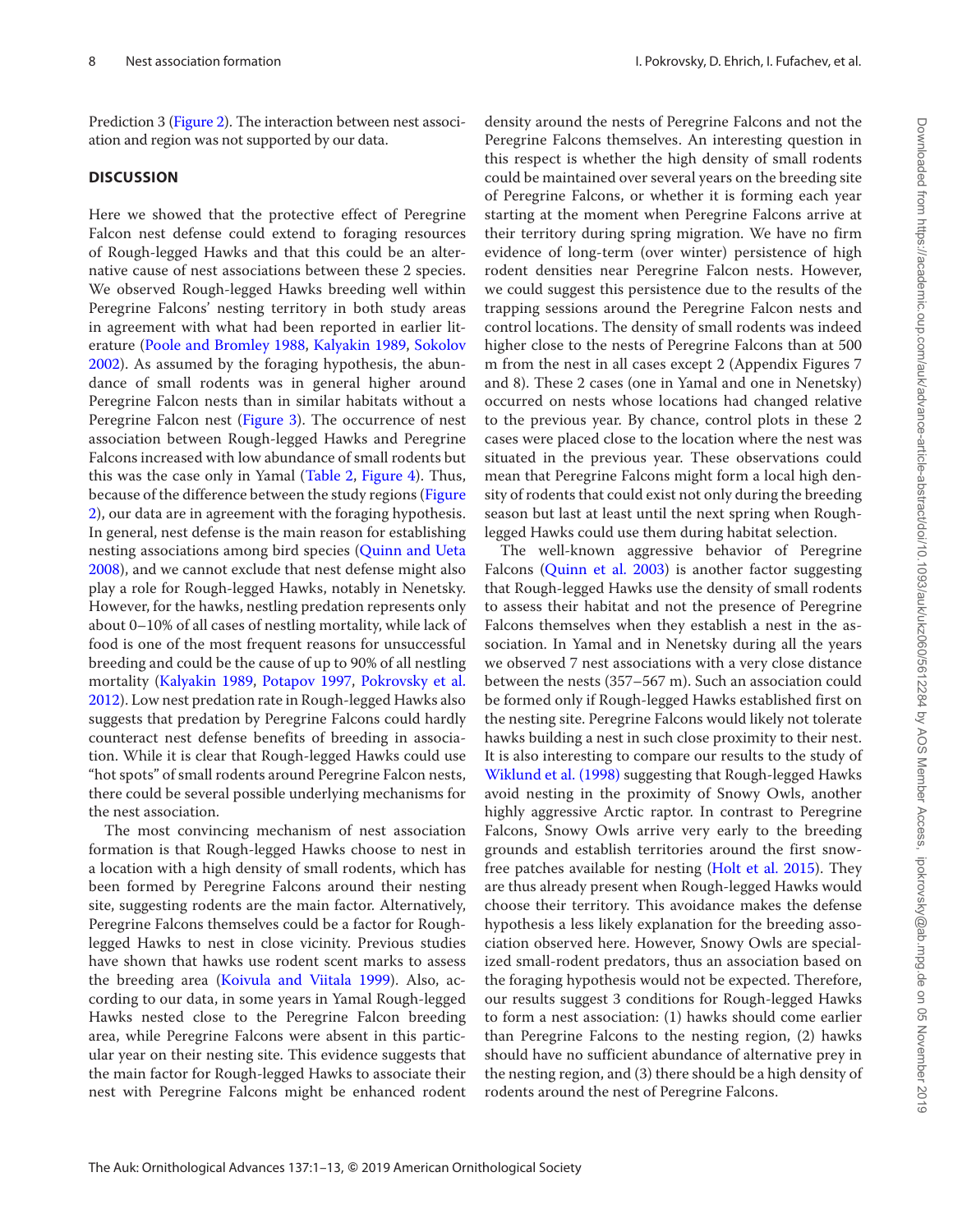Peregrine Falcons can facilitate a local high density of rodents around their nests only if they nest in suitable habitat. Nests of Peregrine Falcons in Nenetsky were situated on sandy cliffs in 2 different habitats: on the seashore (covered by dwarf shrub tundra) and on the river banks. Tundra voles are the dominant species of small rodents in Nenetsky, and they prefer meadows and willow thickets along the rivers as habitat. Therefore, except for one lemming, it was to be expected that we caught no voles around the seashore nests or at their control locations. On the river bank, Peregrine Falcon home ranges are surrounded by meadows and willow thickets, and in these cases, there were more voles around the nests than at the control locations. While not all Peregrine Falcon nest sites are located in suitable habitat for small rodents, it is clear that some of these sand cliffs could be attractive for Roughlegged Hawks as the only snow-free place by the time of their arrival. In that case, we could observe nest association even in the regions where Rough-legged Hawks are known to use alternative prey or even in the regions where rodents are absent, like on Kolguev Island. The postulated underlying mechanisms for the nest association formation implies that appearance of Peregrine Falcons in close proximity to Rough-legged Hawks is unexpected for them. Thus, one could ask whether it is profitable for the hawks, or whether it is commensalism or even an ecological trap.

Breeding success of Rough-legged Hawks increased when nesting close to Peregrine Falcons. The difference between nests in and out of nest association was ~0.5 fledgling and the variation in these groups was very high. We could not conclude that nesting in association with Peregrine Falcons could give Rough-legged Hawks an important gain in reproductive output. At the same time, that allows them to nest in years with a low rodent density. In the systems with higher rodent cycle amplitudes, formation of high density around the Peregrine Falcon nests could be even more pronounced. Local patches of high rodent density could be formed not only by birds but also by humans, which could chase away terrestrial predators specialized on rodents.

To conclude, here we presented a new explanation for the formation of nest association, which could be relevant for other species and systems. Nest association could be formed not only as a result of the attractiveness of one species to another one but indirectly through the changes of the environment by one of the species including humans. The studied phenomenon shows us one of the numerous ways birds, and raptors in particular, can adapt to the unstable tundra environment and compensate for resource depletion.

## **ACKNOWLEDGMENTS**

We thank The Arctic University of Norway, the Institute of Ecology and Evolution (Russian Academy of Science), Nenetsky

Nature Reserve, The Government of the Yamal-Nenets Autonomous District, NGO Russian Center of Development of the Arctic (Salekhard), and "Gazpromtrans" company for additional support. We are also grateful to the Laptander family, Eva Fuglei, Anna Rodnikova, Alexander Gotilov, Alexander Jolobov, and all the people that helped to perform the fieldwork. We also thank Nadejda French for the language check of the manuscript. **Funding statement:** This work was supported by Research Council of Norway for the International Polar Year (project Arctic Predators), the FRAM–High North Research Centre for Climate and the Environment (project Yamal EcoSystem nb 362259). IF, AS, NS, and VS were supported by the grant of Russian Fund of Basic Research #18-05- 60161, #18-54-15013.

**Ethics statement:** No specific permissions were required according to §44 and §6 of the Federal Law of the Russian Federation No. 52 from 24.04.1995 (last update 03.08.2018) "On Wildlife" to carry out the work for this study. There were no Special Protected Natural Territories in our study area (described in section "Study area," including coordinates), and our activities (described above) did not include withdrawal of investigated species from nature. In Nenetsky, the work was carried out in agreement with the Nenetsky Nature Reserve in a buffer zone. All our protocols met the ABS/ASAB guidelines for the ethical treatment of animals. Snap trapping was used vs. live trapping because live trapping requires inspection of the traps every 2 hr and such frequent visits to the Peregrine Falcon nests are potentially harmful to them.

**Author contributions:** IP, DE, IF, RAI, OK, AS, NS, VS, and NGY conceived the study and collected the data. IP and DE analyzed the data. IP, DE, RAI, and NGY wrote the paper with the assistance of IF, OK, AS, NS, and VS.

**Data depository:** Analyses reported in this article can be reproduced using the data provided by [Pokrovsky et al. \(2019\).](#page-9-31)

# **LITERATURE CITED**

- <span id="page-8-5"></span>Bates, D., M. Mächler, B. Bolker, and S. Walker (2015). Fitting linear mixed-effects models using lme4. Journal of Statistical Software 67. doi:10.18637/jss.v067.i01
- <span id="page-8-3"></span>Beardsell, A., G. Gauthier, J.-F. Therrien, and J. Bêty (2016). Nest site characteristics, patterns of nest reuse, and reproductive output in an Arctic-nesting raptor, the Rough-legged Hawk. The Auk: Ornithological Advances 133:718–732.
- <span id="page-8-2"></span>Bechard, M. J., and T. R. Swem (2002). Rough-legged Hawk (*Buteo lagopus*), version 2.0. In The Birds of North America (A. F. Poole and F. B. Gill, Editors). Cornell Lab of Ornithology, Ithaca, NY, USA. https://doi.org/10.2173/bna.641
- <span id="page-8-1"></span>Bergo, G. (1987). Territorial behaviour of Golden Eagles in western Norway. British Birds 80:361–376.
- <span id="page-8-4"></span>Bêty, J., G. Gauthier, J.-F. Giroux, and E. Korpimäki (2001). Are goose nesting success and lemming cycles linked? Interplay between nest density and predators. Oikos 93:388–400.
- <span id="page-8-0"></span>Bogliani, G., F. Sergio, and G. Tavecchia (1999). Woodpigeons nesting in association with Hobby falcons: Advantages and choice rules. Animal Behaviour 57:125–131.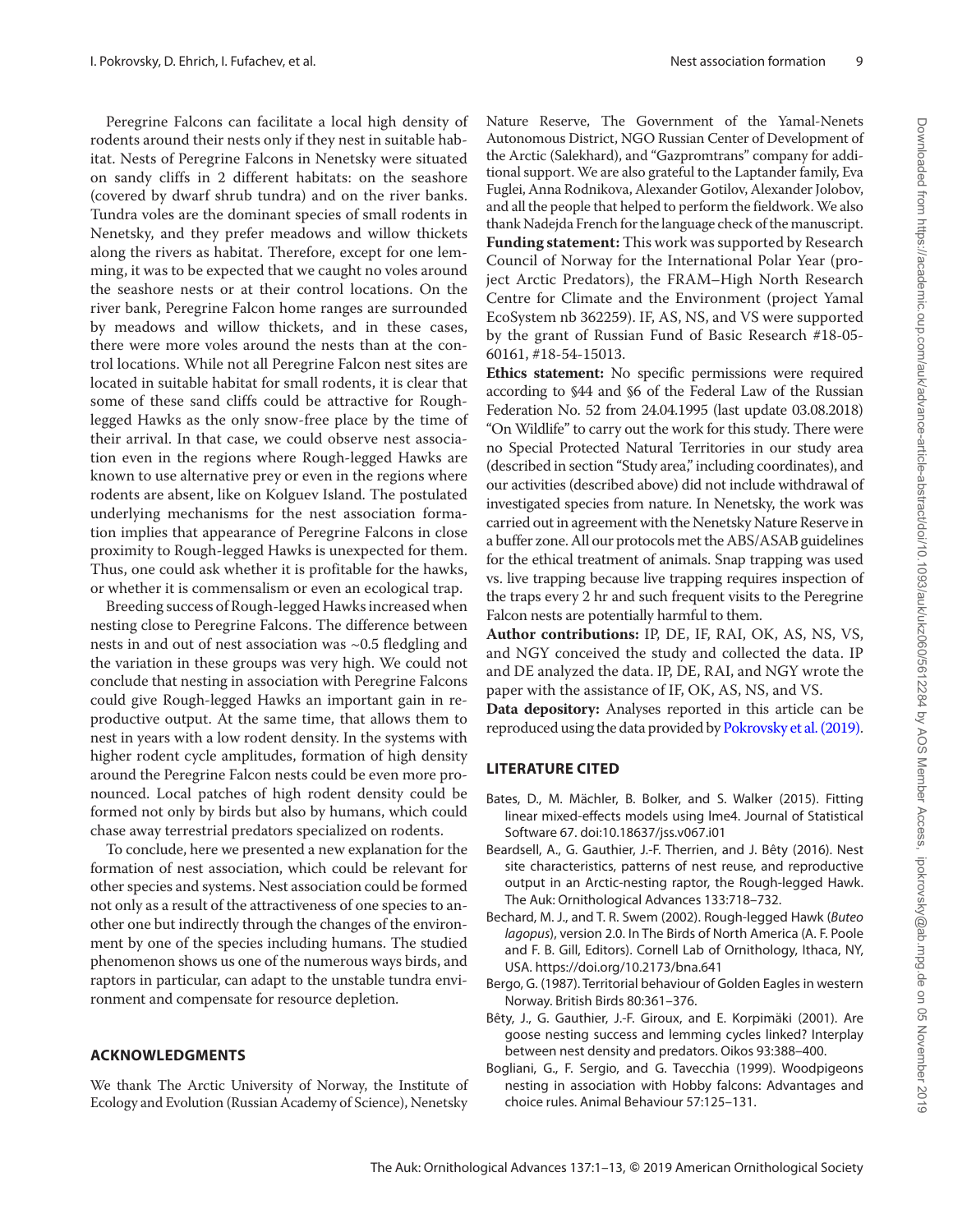- <span id="page-9-11"></span>Bradley, M., and L. W. Oliphant (1991). The diet of Peregrine Falcons in Rankin Inlet, Northwest Territories: An unusually high proportion of mammalian prey. The Condor 93:193–197.
- <span id="page-9-21"></span>Ehrich, D., J. A. Henden, R. A. Ims, L. O. Doronina, S. T. Killengren, N. Lecomte, I. G. Pokrovsky, G. Skogstad, A. A. Sokolov, V. A. Sokolov, and N. G. Yoccoz (2012). The importance of willow thickets for ptarmigan and hares in shrub tundra: The more the better? Oecologia 168:141–151.
- <span id="page-9-12"></span>Ellis, D. H., C. H. Ellis, B. A. Sabo, A. M. Rea, J. Dawson, J. K. Fackler, C. T. Larue, T. G. Grubb, J. Schmitt, D. G. Smith, and M. Kery (2004). Summer diet of the Peregrine Falcon in faunistically rich and poor zones of Arizona analyzed with capture–recapture modeling. The Condor 106:873–886.
- <span id="page-9-18"></span>Fauteux, D., G. Gauthier, and D. Berteaux (2016). Top-down limitation of lemmings revealed by experimental reduction of predators. Ecology 97:3231–3241.
- <span id="page-9-19"></span>Fufachev, I. A., D. Ehrich, N. A. Sokolova, V. A. Sokolov, and A. A. Sokolov (2019). Flexibility in a changing Arctic food web: Can Rough-legged Buzzards cope with changing small rodent communities? Global Change Biology. doi:10.1111/gcb.14790
- <span id="page-9-6"></span>Gotmark, F. (1989). Costs and benefits to eiders nesting in gull colonies: A field experiment. Ornis Scandinavica 20:283–288.
- <span id="page-9-30"></span>Holt, D. W., M. D. Larson, N. Smith, D. L. Evans, and D. F. Parmelee (2015). Snowy Owl (*Bubo scandiacus*), version 2.0. In The Birds of North America (P. G. Rodewald, Editor). Cornell Lab of Ornithology, Ithaca, NY, USA. https://doi.org/10.2173/bna.10
- <span id="page-9-16"></span>Ims, R. A., J. A. Henden, A. V. Thingnes, and S. T. Killengreen (2013). Indirect food web interactions mediated by predator–rodent dynamics: Relative roles of lemmings and voles. Biology Letters 9:20130802.
- <span id="page-9-7"></span>Janes, S. W. (1985). Habitat selection in raptorial birds. In Habitat Selection in Birds (M. L. Cody, Editor). Academic Press, Orlando, FL, USA. pp. 159–190.
- <span id="page-9-9"></span>Kalyakin, V. N. (1989). Raptors in ecosystems of the far north. In Birds in Communities of the Tundra Zone (Y. I. Chernov, Editor). Nauka Press, Moscow, Russia. pp. 51–112.
- <span id="page-9-17"></span>Kharitonov, S. P., B. S. Ebbinge, and J. De Fou (2013). Brent Goose colonies near Snowy Owls: Internest distances in relation to breeding Arctic fox densities. (In Russian.) Izvestiya Akademii Nauk, Seriya Biologicheskaya 1:53–59.
- <span id="page-9-29"></span>Koivula, M., and J.Viitala (1999). Rough-legged Buzzards use vole scent marks to assess hunting areas. Journal of Avian Biology 30:329–332.
- <span id="page-9-4"></span>Larsen,T., and S.Grundetjern (1997). Optimal choice of neighbour: Predator protection among tundra birds. Journal of Avian Biology 28:303–308.
- <span id="page-9-27"></span>Mazerolle,M.J. (2019). Model selection and multimodel inference based on (Q)AIC(c).<https://cran.r-project.org/package=AICcmodavg>
- <span id="page-9-26"></span>Myllymäki, A., A. Paasikallio, E. Pankakoski, and V. Kanervo (1971). Removal experiments on small quadrates as a mean of rapid assessment of the abundance of small mammals. Annales Zoologici Fennici 8:177–185.
- Pokrovsky, I. G. (2012). Nesting biology of Peregrine Falcons (*Falco peregrinus*) and Rough-legged Buzzards (*Buteo lagopus*) in Malozemelskaya tundra. A.N. Severtsov Institute of Ecology and Evolution, RAS, Moscow, Russia.
- <span id="page-9-31"></span>Pokrovsky, I., D. Ehrich, I. Fufachev, R.A. Ims, O. Kulikova, A. Sokolov, N. Sokolova, V. Sokolov, and N. G. Yoccoz (2019). Data from: Nest association between two predators as a behavioral response to the low density of rodents. The Auk: Ornithological Advances 137:1–13. doi:10.5061/dryad.73n5tb2s7
- <span id="page-9-25"></span>Pokrovsky, I., D. Ehrich, R. A. Ims, O. Kulikova, N. Lecomte, and N. G. Yoccoz (2012). Assessing the causes of breeding failure among the Rough-legged Buzzard (*Buteo lagopus*) during the nestling period. Polar Research 31:17294.
- <span id="page-9-14"></span>Pokrovsky, I., D. Ehrich, R. Ims, O. Kulikova, N. Lecomte, and N. Yoccoz (2014). Diet, nesting density, and breeding success of Rough-legged Buzzards (*Buteo lagopus*) on the Nenetsky Ridge, Arctic Russia. Polar Biology 37:447–457.
- <span id="page-9-8"></span>Poole, K. G., and R. G. Bromley (1988). Interrelationships within a raptor guild in the Central Canadian Arctic. Canadian Journal of Zoology-Revue Canadienne De Zoologie 66:2275–2282.
- <span id="page-9-28"></span>Potapov, E. R. (1997). What determines the population density and reproductive success of Rough-legged Buzzards, *Buteo lagopus*, in the Siberian tundra? Oikos 78:362–376.
- <span id="page-9-1"></span>Quinn, J. L., and Y. Kokorev (2002). Trading-off risks from predators and from aggressive hosts. Behavioral Ecology and Sociobiology 51:455–460.
- <span id="page-9-3"></span>Quinn, J. L., and M. Ueta (2008). Protective nesting associations in birds. Ibis 150:146–167.
- <span id="page-9-2"></span>Quinn, J. L., J. Prop, Y. Kokorev, and J. M. Black (2003). Predator protection or similar habitat selection in Red-breasted Goose nesting associations: Extremes along a continuum. Animal Behaviour 65:297–307.
- <span id="page-9-15"></span>Ratcliffe, D. (1993). Peregrine Falcon. T & A D Poyser, London, UK.
- R Development Core Team (2018). R: ALanguage and Environment for Statistical Computing. R Foundation for Statistical Computing, Vienna, Austria.<https://www.R-project.org/>
- <span id="page-9-10"></span>Sokolov, A. A. (2002). Functional Links between Rough-legged Buzzards (*Buteo lagopus*) and Small Rodents in Southern Shrub Tundra of Yamal. Institute of Plant and Animal Ecology, Ekaterinburg, Russia.
- <span id="page-9-24"></span>Sokolov, V., N. Lecomte, A. Sokolov, M. L. Rahman, and A. Dixon (2014). Site fidelity and home range variation during the breeding season of Peregrine Falcons (*Falco peregrinus*) in Yamal, Russia. Polar Biology 37:1621–1631.
- <span id="page-9-23"></span>Sokolova, N. A., A. A. Sokolov, R. A. Ims, G. Skogstad, N. Lecomte, V. A. Sokolov, N. G. Yoccoz, and D. Ehrich (2014). Small rodents in the shrub tundra of Yamal (Russia): Density dependence in habitat use? Mammalian Biology - Zeitschrift für Säugetierkunde 79:306–312.
- <span id="page-9-22"></span>van Eerden, M. R. (2000). Pechora Delta. Structure and Dynamics of the Pechora Delta Ecosystems. Institute for Inland Water Management and Waste Water Treatment (RIZA), State Committee for Environmental Protection of Nenets Autonomous Okrug, Russia.
- <span id="page-9-5"></span>van Kleef, H. H., F.Willems, A. E. Volkov, J.J. H. R. Smeets, D. Nowak, and A. Nowak (2007). Dark-bellied Brent Geese *Branta b. bernicla* breeding near Snowy Owl *Nyctea scandiaca* nests lay more and larger eggs. Journal of Avian Biology 38:1–6.
- <span id="page-9-20"></span>Walker, D. A., M. K. Raynolds, F. J. A. Daniels, E. Einarsson, A. Elvebakk, W. A.Gould, A. E. Katenin, S. S. Kholod, C.J. Markon, E. S. Melnikov, et al. (2005). The circumpolar Arctic vegetation map. Journal of Vegetation Science 16:267–282.
- <span id="page-9-0"></span>Wiklund, C. G. (1982). Fieldfare (*Turdus pilaris*) breeding success in relation to colony size, nest position and association with Merlins (*Falco columbarius*). Behavioral Ecology and Sociobiology 11:165–172.
- <span id="page-9-13"></span>Wiklund, C. G., N. Kjellén, and E. Isakson (1998). Mechanisms determining the spatial distribution of microtine predators on the Arctic tundra. Journal of Animal Ecology 67:91–98.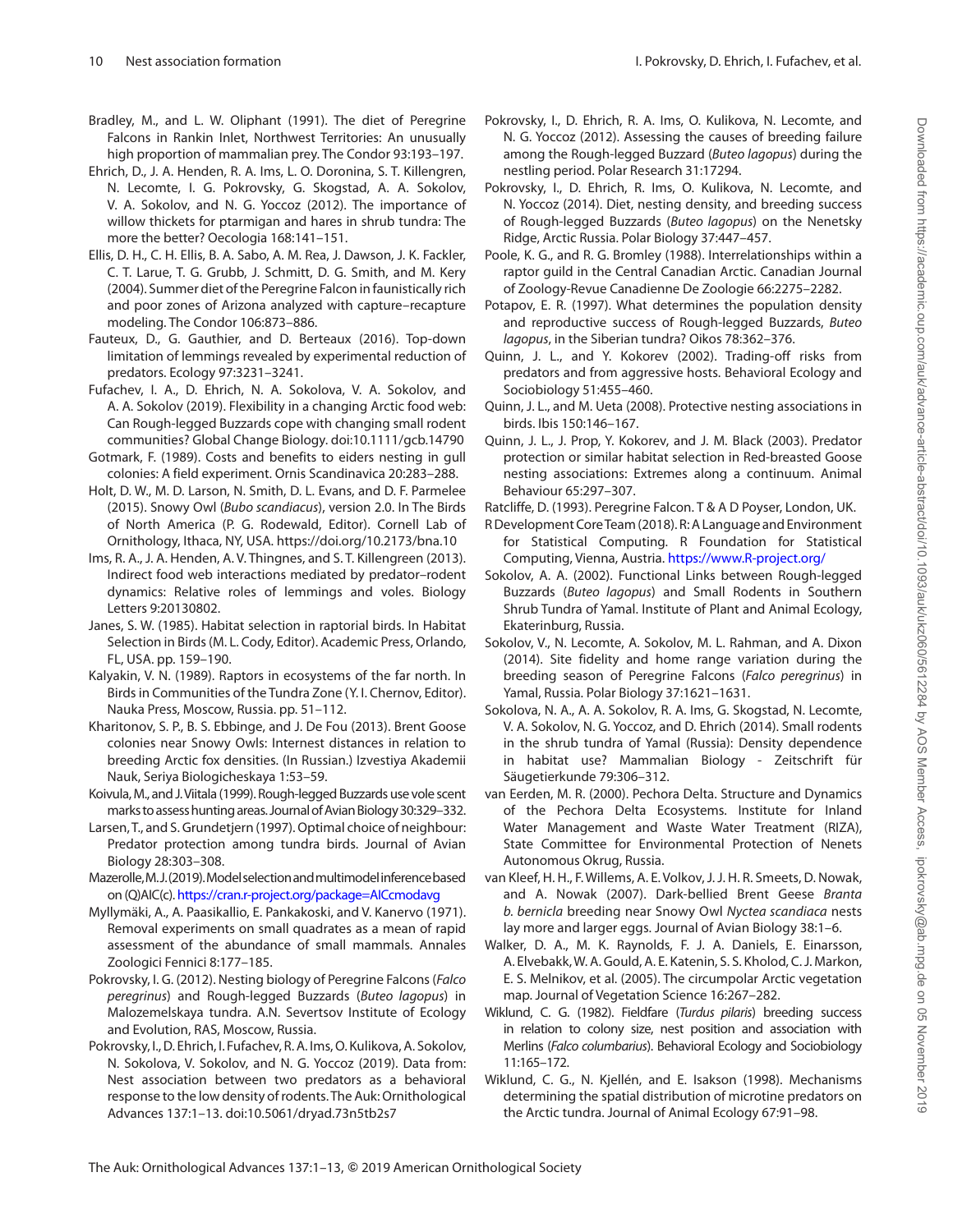**APPENDIX TABLE 3.** Number of Rough-legged Hawk nests associated with Peregrine Falcon nests for different cutoff distances.

| Distance (m) | Nenetsky | Yamal | Total |
|--------------|----------|-------|-------|
| 750          |          | ь     |       |
| 1,000        | 8        | 8     | 16    |
| 1,500        | 11       | 17    | 28    |

**APPENDIX TABLE 4.** Number of the Rough-legged Hawk nests associated with Peregrine Falcon nests for different habitats.

| Nest association        | Habitat      | Total       |    |
|-------------------------|--------------|-------------|----|
|                         | River valley | Open tundra |    |
| For 750 m               |              |             |    |
| In nest association     | 6            | 2           | 8  |
| Out of nest association | 16           | 28          | 44 |
| For 1,000 m             |              |             |    |
| In nest association     | 8            | 5           | 13 |
| Out of nest association | 14           | 25          | 39 |
| For 1,500 m             |              |             |    |
| In nest association     | 11           | 10          | 21 |
| Out of nest association | 11           | 20          | 31 |



**APPENDIX FIGURE 6.** Example of Peregrine Falcon nest and associated control location and area where we placed 50 snap traps 3–5 m apart for 2 successive nights.

**APPENDIX TABLE 5**. Results of the AIC<sub>c</sub> for 6 candidate models. Response variable: the number of fledglings per nest, a log link, and a Poisson distributed error. The explanatory variables: a factor for in/out of the nest association (750, 1,000, and 1,500 m = "Association750," "Association1000," and "Association1500," respectively), region (Nenetsky or Yamal–"Region"), the average small-rodent trapping index for the whole summer (log transformed–"Rodents"), and the habitat where the Rough-legged Hawk nest was located (in the river valley or in the open tundra–"Location").

| Model                    |   | <b>AIC</b> | ∆AIC | w    | Σw   |          |
|--------------------------|---|------------|------|------|------|----------|
| Association1500          |   | 135.94     | 0.00 | 0.53 | 0.53 | $-65.85$ |
| Association750           |   | 138.08     | 2.14 | 0.18 | 0.71 | $-66.92$ |
| Association1500*Region   | 4 | 139.69     | 3.75 | 0.08 | 0.79 | $-65.42$ |
| Association1500*Location | 4 | 139.91     | 3.97 | 0.07 | 0.87 | $-65.53$ |
| Association1000          |   | 140.01     | 4.07 | 0.07 | 0.94 | $-67.88$ |
| Association1500*Rodents  | 4 | 140.17     | 4.23 | 0.06 | 1.00 | $-65.66$ |

**APPENDIX TABLE 6**. Results of the generalized linear mixedeffects model (GLMM) with the number of rodents caught as the response variable and a Poisson error distribution. Location (Peregrine Falcon nest/control) and region (Nenetsky or Yamal) are fixed effects. Effect sizes are on the log scale.

| Explanatory variable<br>and interactions | Estimate | SF.  | z value | P value |
|------------------------------------------|----------|------|---------|---------|
| Intercept                                | 0.77     | 0.84 | 0.92    |         |
| Location                                 | 1.17     | 0.33 | 3.51    | < 0.001 |
| Region                                   | $-1.65$  | 1.07 | $-1.54$ | 0.123   |

**APPENDIX TABLE 7.** Rough-legged Hawk and Peregrine Falcon nest association occurrence (calculated for 750 m cutoff distance) relative to the region and the rodent abundance. Intercept: Yamal is the intercept for the trend line for Yamal. Rodents is the slope for Yamal. Nenetsky is the difference between 2 intercepts (for Yamal and Nenetsky). Nenetsky/Yamal is the difference between 2 slopes: for Nenetsky and for Yamal. Effect sizes are on the log scale.

| Explanatory variable<br>and interactions | Estimate | SF   | z value | P value |
|------------------------------------------|----------|------|---------|---------|
| Intercept: Yamal                         | 2.29     | 1.76 | 1.31    |         |
| Rodents                                  | $-2.62$  | 1.18 | $-2.21$ | 0.027   |
| Nenetsky                                 | $-5.25$  | 2.39 | $-2.20$ | 0.028   |
| Nenetsky/Yamal                           | 3.21     | 1.41 | 2.28    | 0.023   |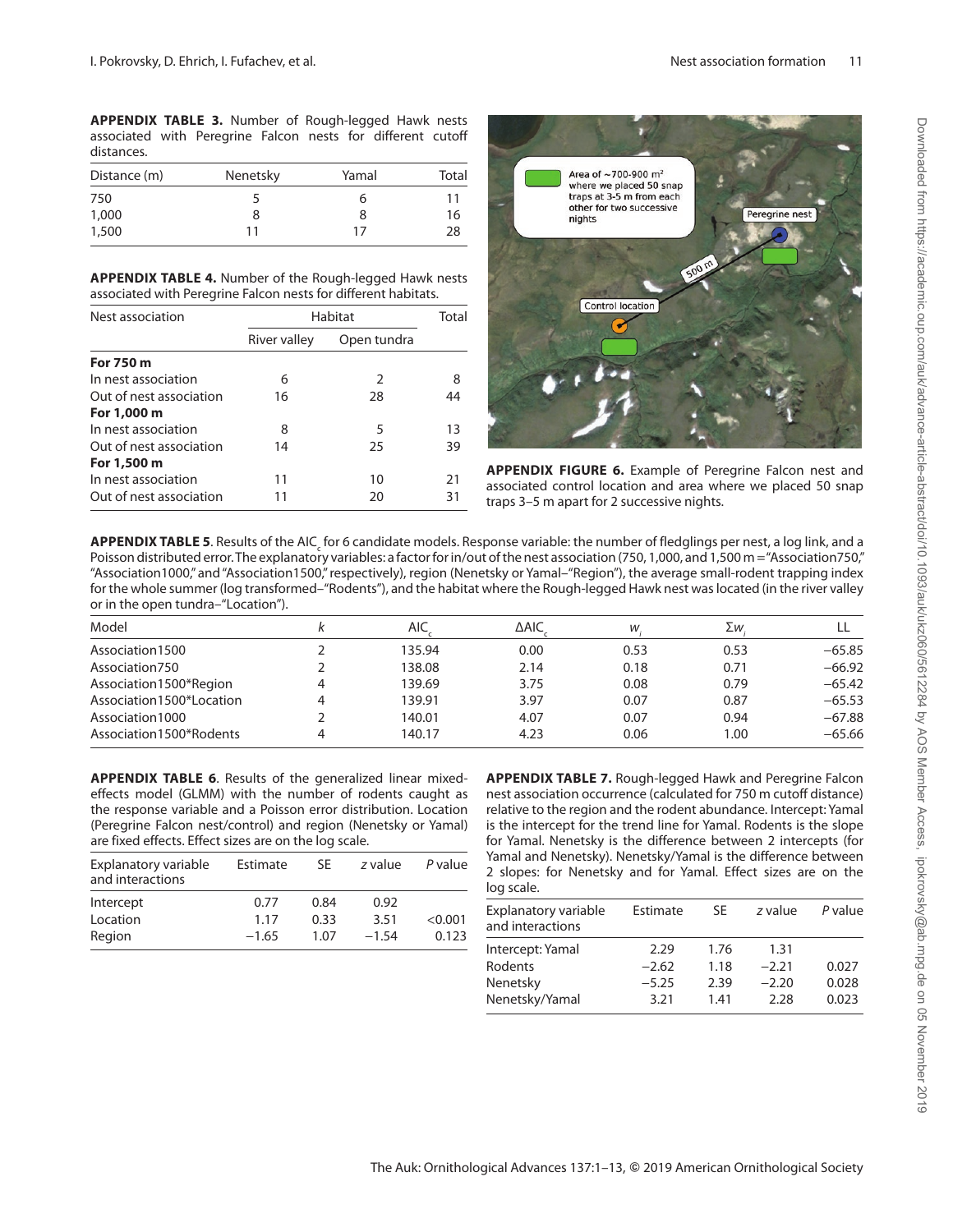**APPENDIX TABLE 8.** Rough-legged Hawk and Peregrine Falcon nest association occurrence (calculated for 1,500 m cutoff distance) relative to the region and the rodent abundance. Intercept: Yamal is the intercept for the trend line for Yamal. Rodents is the slope for Yamal. Nenetsky is the difference between 2 intercepts (for Yamal and Nenetsky). Nenetsky/Yamal is the difference between 2 slopes: for Nenetsky and for Yamal. Effect sizes are on the log scale.

| sizes are on the log scale.              |          |      |         |         |          |  |
|------------------------------------------|----------|------|---------|---------|----------|--|
| Explanatory variable<br>and interactions | Estimate | SE.  | z value | P value | In<br>As |  |
| Intercept: Yamal                         | 2.57     | 1.37 | 1.88    |         |          |  |
| Rodents                                  | $-1.69$  | 0.77 | $-2.20$ | 0.028   |          |  |
| Nenetsky                                 | $-4.13$  | 1.77 | $-2.33$ | 0.020   |          |  |
| Nenetsky/Yamal                           | 2.09     | 0.95 | 2.19    | 0.029   |          |  |

| <b>APPENDIX TABLE 9.</b> Breeding success of Rough-legged         |  |  |  |  |  |  |
|-------------------------------------------------------------------|--|--|--|--|--|--|
| Hawks depending on association with Peregrine Falcons             |  |  |  |  |  |  |
| ("in" or "out"; 1,500 m cutoff distance). Explanatory variables:  |  |  |  |  |  |  |
| Intercept:out = breeding success in the nests out of association, |  |  |  |  |  |  |
| Association.in = breeding success in the nests in association.    |  |  |  |  |  |  |
| Estimates are on the log scale. See also Figure 5.                |  |  |  |  |  |  |

| Explanatory variable | Estimate | SF.   | z value  | P value |
|----------------------|----------|-------|----------|---------|
| Intercept:out        | $-0.176$ | 0.196 | $-0.897$ |         |
| Association.in       | 0.597    | 0.264 | 2.262    | 0.0237  |
|                      |          |       |          |         |



**APPENDIX FIGURE 7.** Density of rodents around one of the Peregrine Falcon nests and associated control locations in Nenetsky, where during one year (2010) the control plot, by accident, was located close to the nest of Peregrine Falcons in the previous years.